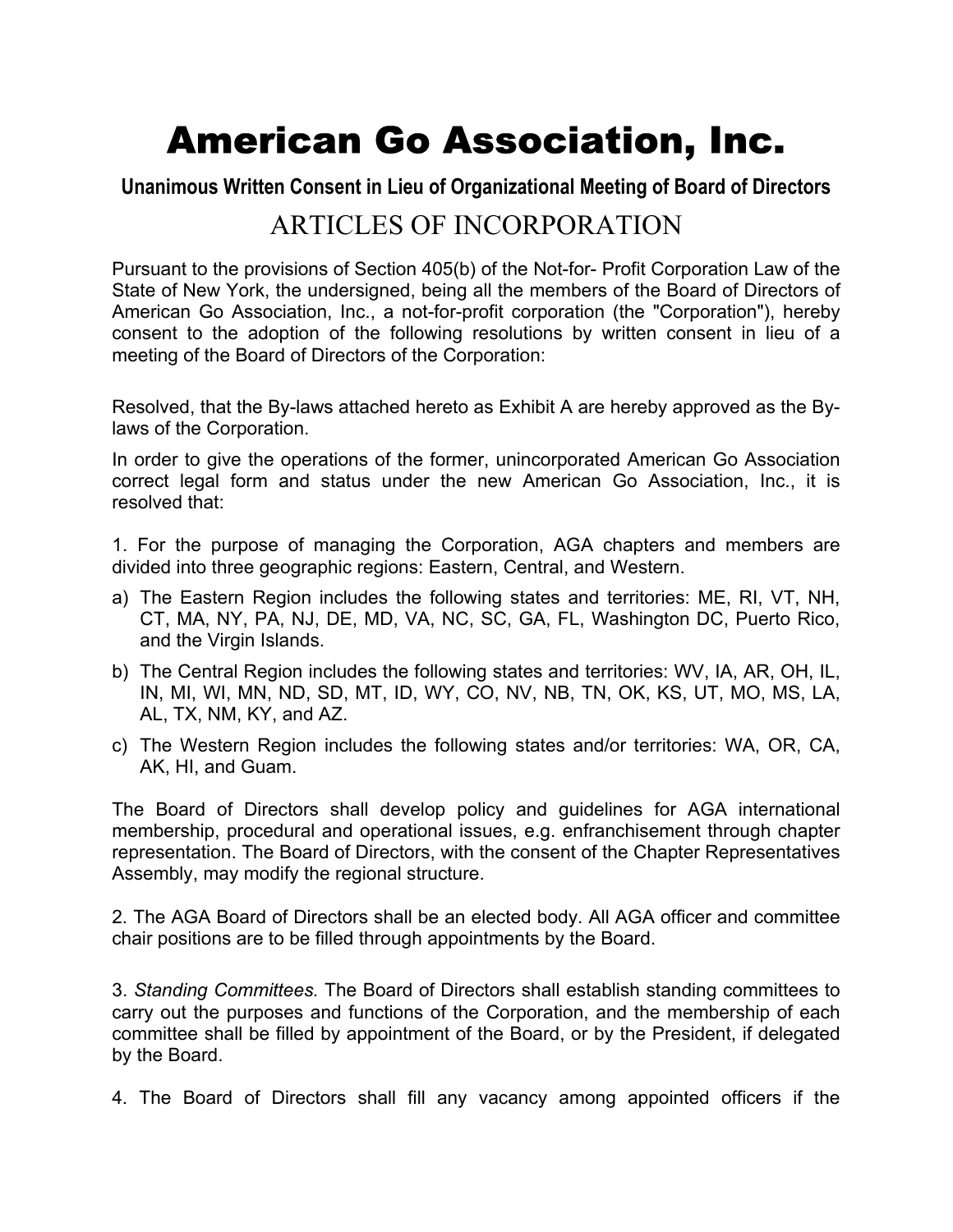remaining term to be filled is greater than one year, except in the case of the President's position, which should be filled if the remaining term is more than six months. All potential candidates shall provide a statement in writing that they have read the AGA By-Laws, and that they are now, and have been, full AGA Members and residents of the U.S. (Region in the case of Regional Vice Presidents) for at least one year.

5. For the purposes of authorizing the Corporation to do business in any state, territory or dependency of the United States or any foreign country in which it is necessary or expedient for the Corporation to transact business, the Board of the Corporation are hereby authorized to appoint all necessary agents or attorneys for service of process, to designate and change the location of all necessary statutory offices and to make and file all necessary applications, certificates, reports, powers of attorney, and other instruments as may be required by the laws of such state, territory, dependency or country to authorize the Corporation to transact business therein.

6. The following Officers will serve until their successors are properly appointed and qualify:

*President, Roy Laird Western Vice President, Lawrence Gross Central Vice President, Michael Peng Eastern Vice President, Chen-Dao Lin Secretary, Susan Weir Treasurer, Ulo Tamm Membership Secretary, John Goon Clubs Coordinator, William Cobb Publications Coordinator, Chris Garlock Youth Coordinator, None Redmond Education Coordinator (vacant) Tournament Coordinator, Michael Bull Ratings Coordinator, Paul Matthews Congress Liaison, Chris Kirschner Membership Database Manager, Sam Zimmerman International Go Federation Director, Chen-Dao Lin Rules Coordinator, Terry Benson Nomination Committee, Sam Zimmerman* 

The Board has the discretion to leave the offices of Regional VP vacant.

7. The Board may establish one or more committees, in addition to the standing committees, if the Board deems that they are necessary to develop, implement, and manage long or short term functions, projects, or plans for the Corporation. Each committee so designated shall have their membership stated by the Board in terms of numbers of members, their required status, if any, and length of terms, and, to the extent provided in an organizational document and not restricted by law, shall have and exercise the authority delegated to them by the Board. Designation of such committees and the delegation thereto of authority shall not operate to relieve the Directors of any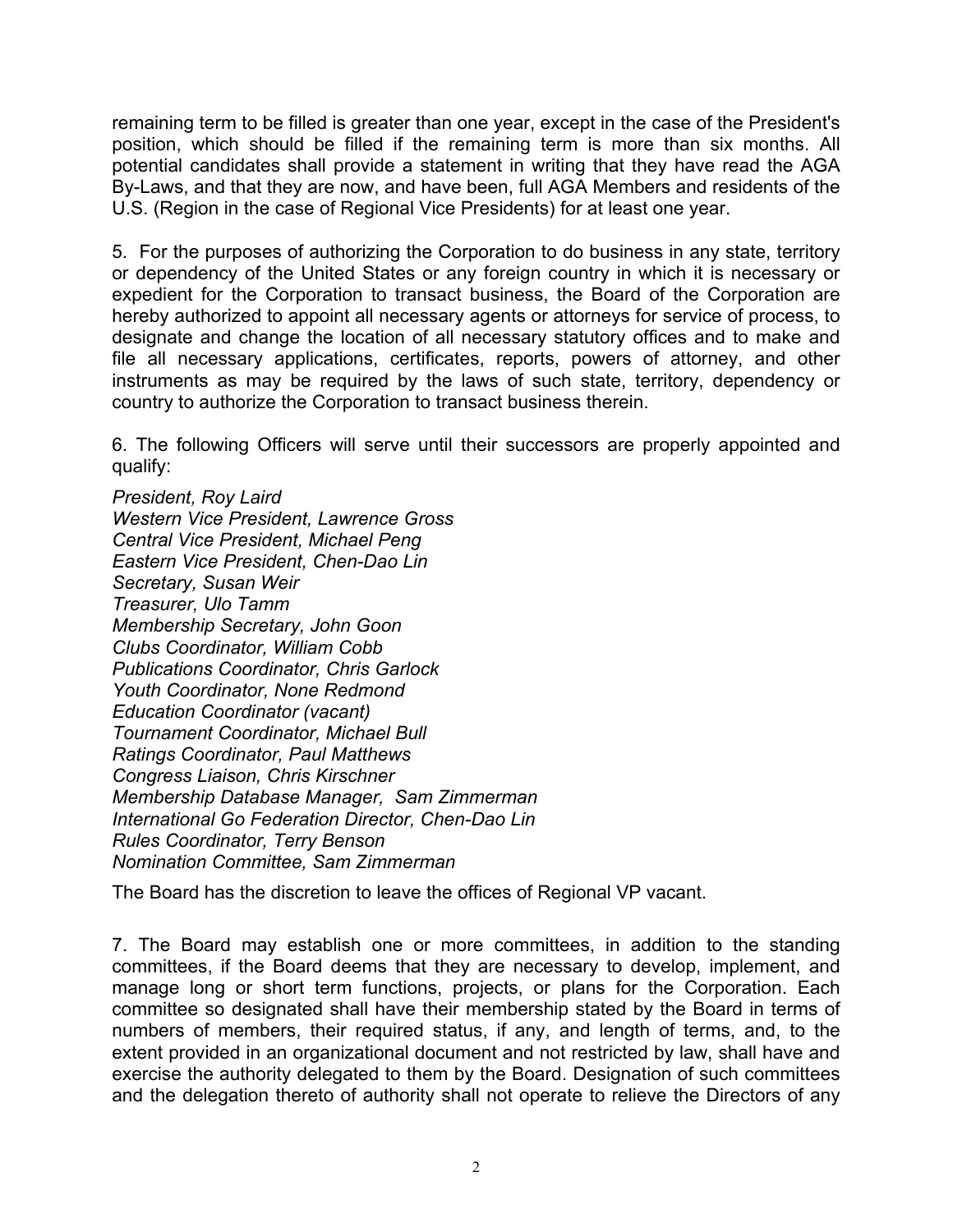responsibility imposed upon them by law. Membership of each committee, unless prescribed by the Board, may include the President and any other AGA members who are deemed suitable by the Board. The Board may delegate authority to the President to form any Committee besides the standing committees. The Board reserves the authority to direct the President to take any lawful and appropriate action regarding the membership or performance of any committee or committee member.

*Term of Office*. Each member's term shall be defined in the original act of appointment, but shall not exceed two years in any case. Each member of a committee shall continue in office, unless the committee shall be terminated, or unless such member is removed from such committee, or ceases to qualify as a committee member, or such member resigns with appropriate notice.

*Rules.* Each committee may adopt rules for its own governance not inconsistent with these By-Laws or with rules prescribed by the Board of Directors.

- 8. Rights of members are defined and limited as follows:
- a) Limited Member. Limited Membership includes participation in the AGA National Computer Rating System and in all AGA-sanctioned tournaments subject to other qualification conditions that might be imposed by tournament organizers.
- b) Full Member. Full Membership shall confer all the benefits of Limited Membership. In addition, Full Members receive a copy of all "full-members-only" publications, may become candidates for U.S. representation in international tournaments, and may become AGA Directors or officers.
- c) Chapter Membership. Chapter Membership shall include a copy of all "full-membersonly" publications, which the Chapter Club may circulate to all its AGA or non-AGA members. Chapter Member clubs will also receive an advance copy of the agenda for each Assembly Meeting and an open invitation to attend. Chapters with five or more AGA Full Members are entitled to vote on all major policy matters, whether in person, by proxy, or by mail ballot. Only chapters shall be authorized to sell Limited Memberships.
- d) Membership types, requirement criteria, rights, privileges, and obligations of membership may be revised as provided in the by-laws.

9. The Articles of Incorporation may be amended by the affirmative mail vote of the Individual Members. Counting all votes received within 45 days of ballot mailing, a twothirds majority of those votes shall constitute adoption.

10. Any and each of the officers of the Corporation is hereby authorized and directed to pay all fees and expenses incident to and necessary for the organization and incorporation of the Corporation. The officers of the Corporation hereby are authorized to file the registration forms required by the New York State Department of Law and New York Department of State, and such other registration forms as may be required by any agency of the State.

11. The officers of the Corporation hereby are authorized and directed to do or cause to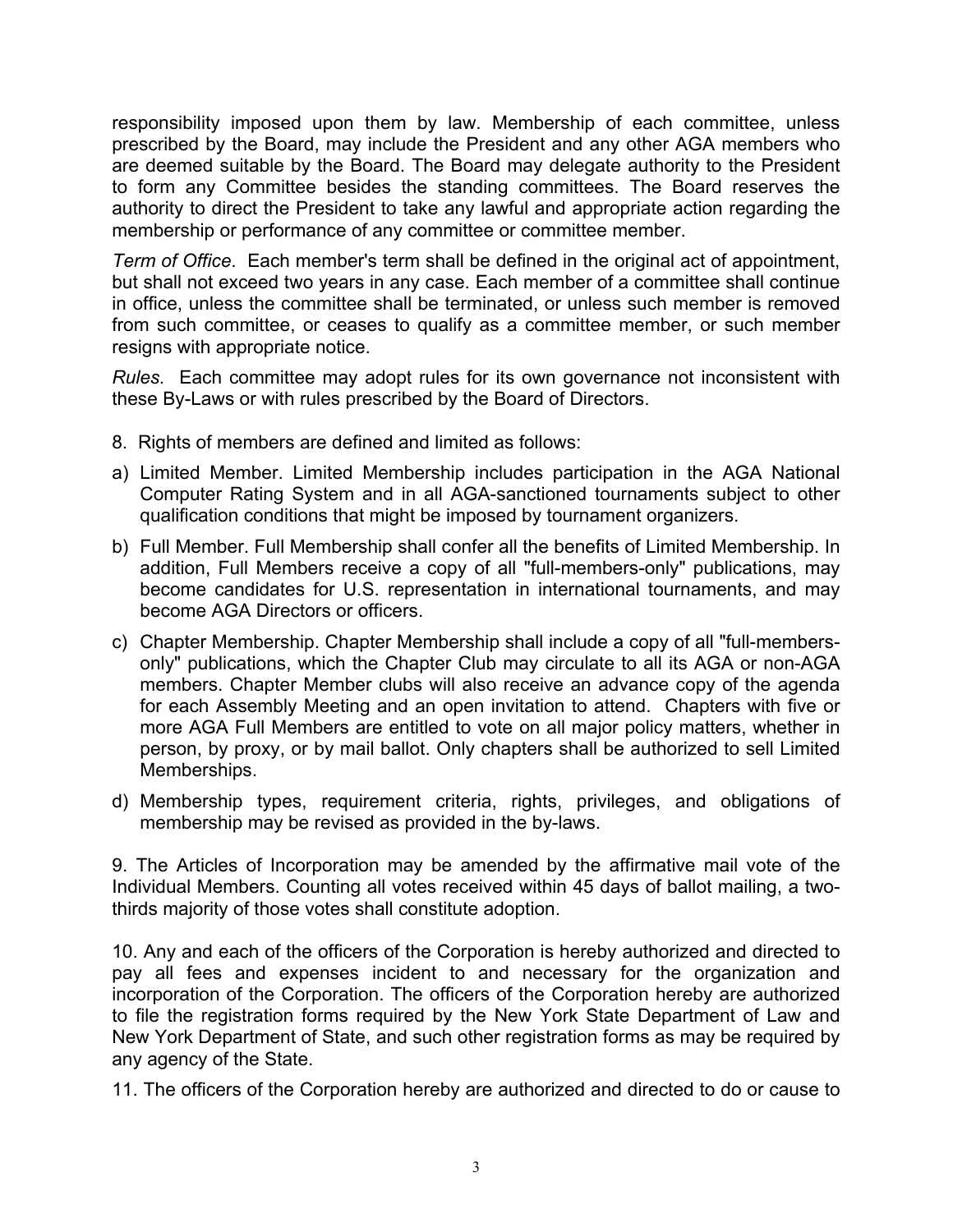be done any and all such acts and things and to execute and deliver any and all such further documents and papers as such officer may deem necessary or appropriate to carry into effect the full intent and purpose of the foregoing resolutions.

The Board of Directors may separately execute this unanimous consent in two or more counterparts.

2001 AGA Directors

| Barbara Calhoun     | Jeff Shaevel   |
|---------------------|----------------|
| Keith Arnold        | Lawrence Gross |
| <b>Terry Benson</b> | Ernest Brown   |
| Roger White         | Chen-Dao Lin   |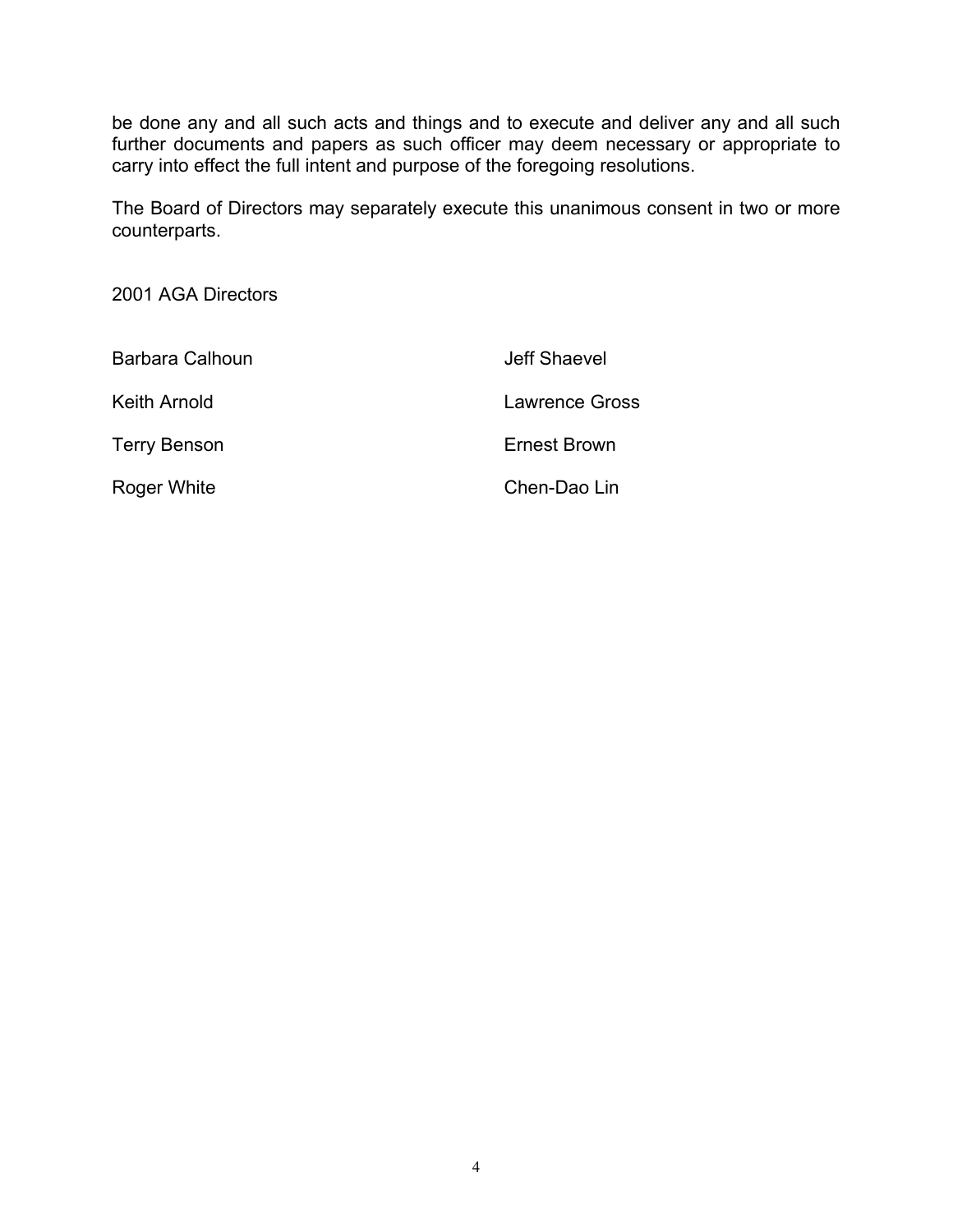# EXHIBIT A By-Laws, American Go Association, Inc.

(Jan 1, 2002)

#### **ARTICLE I: Purposes**

The Corporation shall be organized exclusively as a nonprofit, tax-exempt organization under Section 501(c)(4) of the U.S. Internal Revenue Code of 1986, as amended, and shall be operated exclusively for the following exempt purposes: to foster knowledge and appreciation of the *game and* art of "go" (also called "wei chi", "baduk", and "igo") in the United States of America through publicizing the game; to encourage and assist in game activities and education; to promote tournaments, seminars, professional tours, congresses, and improvement of individual game skills throughout the nation; and to encourage intercultural and international goodwill through related activities.

# **ARTICLE II: Members**

**Section 1.** *Types of Membership*. There shall be two primary classes of membership:

- a) Individual This membership class shall be open to all persons interested in the purposes of the Corporation. It is further sub-divided into Full Memberships and Limited Memberships, whose entitlements are contained in section 8 of the Articles of Incorporation.
- b) Chapter Any club or group of players which professes to support the purposes of the Corporation may become a Chapter Member. Each Chapter with five or more Full Members shall designate at least one Chapter Representative, hereinafter referred to as "Representative."

**Section 2**. *Members' Rights and Responsibilities.* At an Annual Assembly of the Chapter Representatives, known as the Assembly, the Representatives may establish such other criteria for membership or categories of membership, including a schedule of dues, as they deem appropriate, including the rights of the Members in general.

**Section 3.** *Meetings.* The Assembly shall be held yearly at the U.S. Go Congress. If there is no Go Congress, the Assembly shall meet at an alternative place, time, and date fixed by the Board.

**Section 4.** *Notice of Meetings.* Notice of the place, date, and hour of the Assembly shall be given to each Chapter Representative by first class mail or by personal delivery, not less than thirty nor more than fifty days before the date of the meeting. Such notice shall be deemed to be delivered when deposited in the United States mail in a sealed envelope so addressed, with postage thereon prepaid.

**Section 5.** *Conduct of Meetings.* The President of the Corporation shall preside at all meetings of the Chapter Representatives or, in the absence of the President, an officer appointed by the Board for that purpose. The Secretary of the Corporation shall act as Secretary at all meetings of the Chapter Representatives and all members may attend. The Secretary shall circulate an Agenda approved by the Board to all Chapter Representatives and Officers at least 30 days in advance of such meeting. Robert's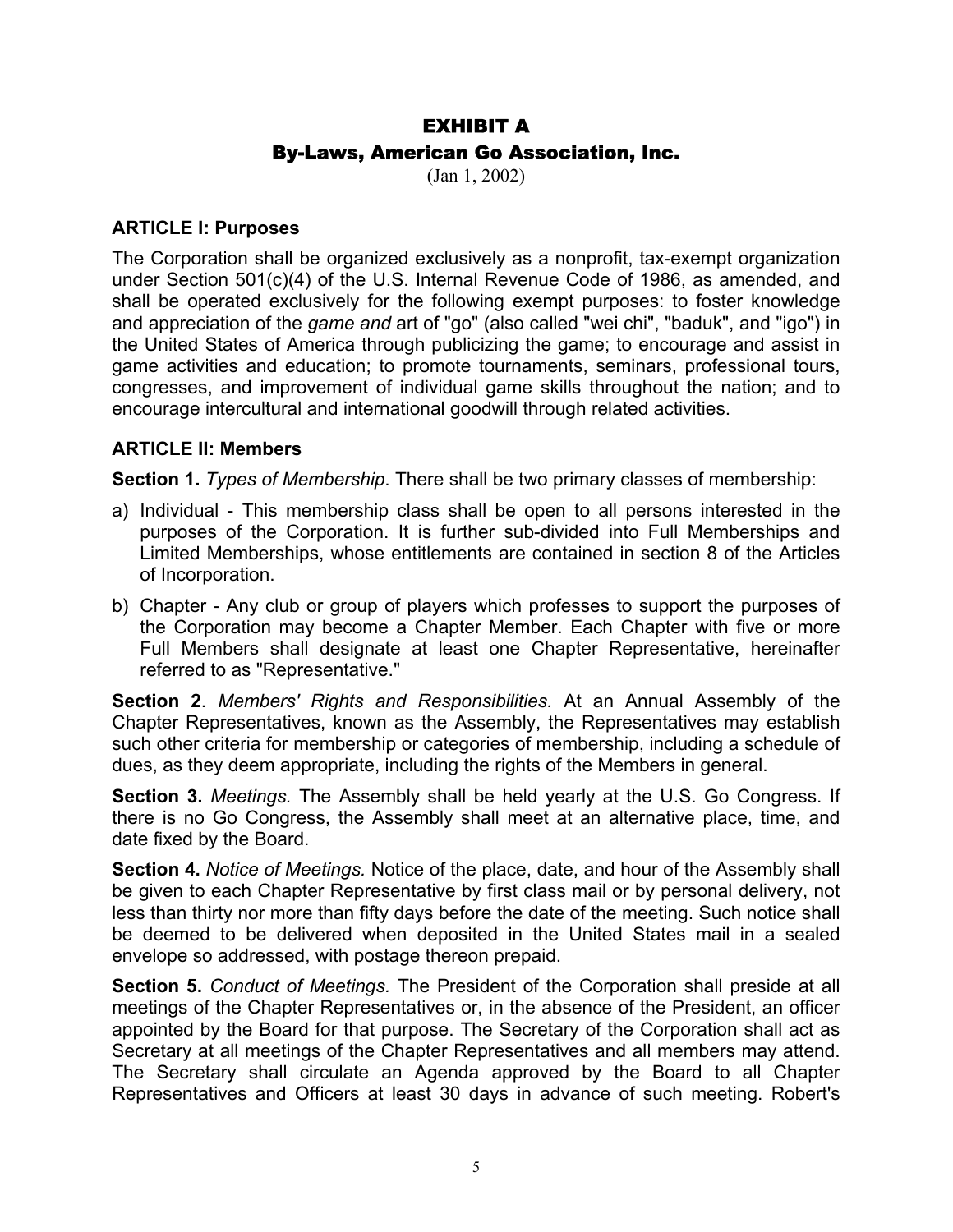Rules of Order shall govern the conduct of business. If any four Chapter Representatives jointly request Board consideration of a proposal at least 30 days in advance of such meeting, it shall be placed on the next Meeting Agenda.

**Section 6.** *Quorum.* At all meetings of the Chapter Representatives, a one-fourth majority of the Representatives, weighted by the number of Individual Members of their Chapters, along with any two Board members, whether present in person, by letter, or by proxy, shall constitute a quorum for the transaction of business.

**Section 7.** *Voting*. At any meeting of the Chapter Representatives, each Representative of a Chapter present shall be entitled to one vote. Chapters will receive additional votes at the ratio of one vote for each ten additional Full Members of their Chapter (rounded to the nearest ten, e.g. 5 to 14 Members - 1 vote, 15 to 24 Members - 2 votes, etc.) Voting by proxy shall be permitted. Upon demand of any person entitled to vote, any vote upon any question before the meeting shall be by ballot.

# **ARTICLE III: Directors**

**Section 1**. *Powers and Number.* The number of Directors constituting the entire Board shall be not more than nine. If the number of Directors falls below seven, the remaining Directors shall elect replacement(s) within 30 days. The Board shall have the responsibility to appoint as quickly as practicable an interim director to fill vacancies caused by resignation, removal, or death.

**Section 2**. *Designation and Term of Office.* 

- a.) Except for the election immediately following adoption of this article, Directors shall be elected individually for a term of two years by weighted vote of Chapter Representatives at the Assembly. Each region shall have two Directors on the Board, and there shall be at least one at-large Director (having no regional affiliation). Regional Directors shall serve staggered terms of two years each, such that one seat is up for election each year. Regional representatives shall be elected only by Chapters within their regions. At-large representatives will be elected by all Chapters.
- b.) Each calendar year, nominations shall be made by no later than June 15<sup>th</sup>. Ballots shall be sent out by no later than July  $1<sup>st</sup>$ . If there is no US Go Congress or Assembly, the ballots shall be mailed in for counting by no later than August  $15<sup>th</sup>$ . Directors shall take office on the following January 1<sup>st</sup>.

For the first election following adoption of this article, the following procedures will apply:

- c.) Seven Directors shall be elected by a weighted vote of chapter representatives. These positions shall be filled as follows: two from each region and one at-large position. Starting in January 2003, the top vote getter from each region shall serve a two-year term as a Director. The next top vote getter from each region shall serve a one-year term as a Director. The top vote getter for the at-large position shall serve a two-year term as a Director. Directors shall be at least eighteen years of age and need not be residents of New York State.
- d.) In case of a tie between regional contenders in the first election, the following tiebreak procedures shall be employed. For subsequent elections the Board is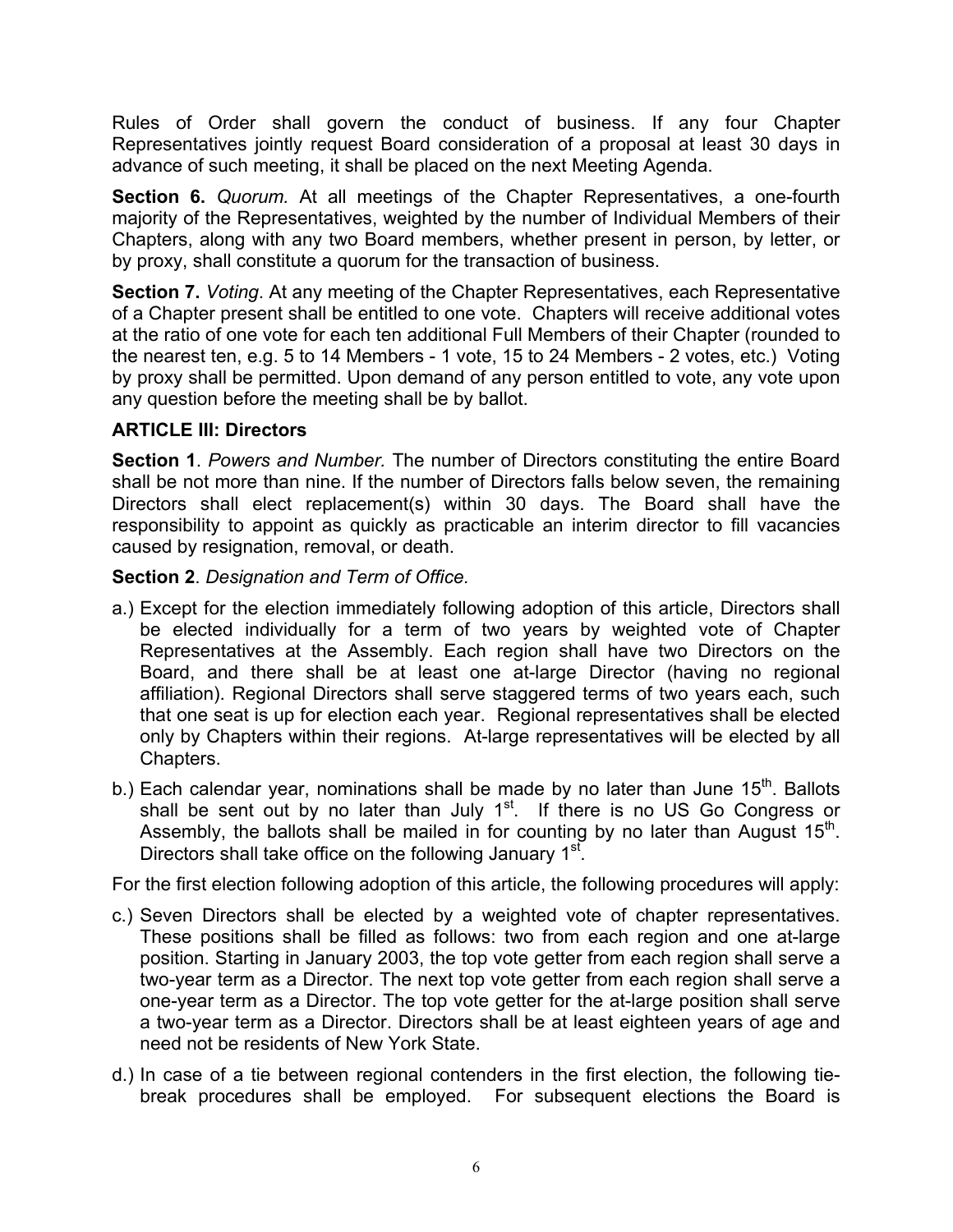authorized to adopt whatever tie break procedures are deemed suitable.

- e.) If only two candidates were on the ballot for that region, they shall draw lots during the first Board meeting to decide between them which will serve for two years and which will serve for one year.
- f.) If two candidates tie in a region where more than two candidates are on the ballot, there shall be a recount of weighted chapter votes cast, weighing each vote in proportion to chapter membership.
- g.) Re-weighting of regional votes will also be the preferred tie break method in the atlarge election.

# **Section 3.** *Meetings.*

- a) The Board of Directors shall meet on at least four separate occasions each calendar year, at times and places fixed by the Board (phone meetings may count for this purpose), provided that one of its yearly meetings must be its Annual Meeting which shall be held yearly at and during the U.S. Go Congress. If the Congress is not held for any reason, the Board shall decide by majority vote on an alternative location and hold its Annual Meeting during the month of August, or as soon thereafter as practicable.
- b) *Special meetings*. At any time, unscheduled directors meetings may be called by the Board Chair, or on the written request of not less than two other sitting Directors, or as may otherwise be permitted by law, and notification of such meetings will be sent by the Secretary to the remaining directors and the President. Such notice must include the name of the persons who called the meeting and the stated purpose of the meeting. Any request for such meeting shall state the purpose or purposes of the proposed meeting. Meetings may be held by telephone or video conference call or any other agreed upon electronic means, as directed by the Board of Directors and stated in the notice of meeting.
- c) At the Assembly meeting, the Board shall report to the Assembly the state of affairs of the Association including but not limited to a financial status report, new committee appointments, international agreements, plans for the following year, and such other business, as the Board deems appropriate. Members of the Association whether present at the Assembly or not, may send written inquiries to the Board and the Board shall provide the requested information on a timely basis.
- d) Immediately after the election of any new Directors at the Assembly, the Directors present shall, by simple majority, elect one Director to be the Board Chair who shall serve for one year or until a successor is elected, whichever is later. The Board Chair shall lead and set agendas for all business meetings, as well as be responsible for the overall operations of the Board. A Board Chair may be reelected without limit so long as he/she continues to be reelected as a Director.

**Section 4.** *Notice of Meetings.* Notice of the place, date, and hour of the annual meeting shall be given by the Secretary to each Director, Officer, and chapter representative by mail, e-mail, or by personal delivery, not less than ninety nor more than one hundred fifty days before the date of the meeting.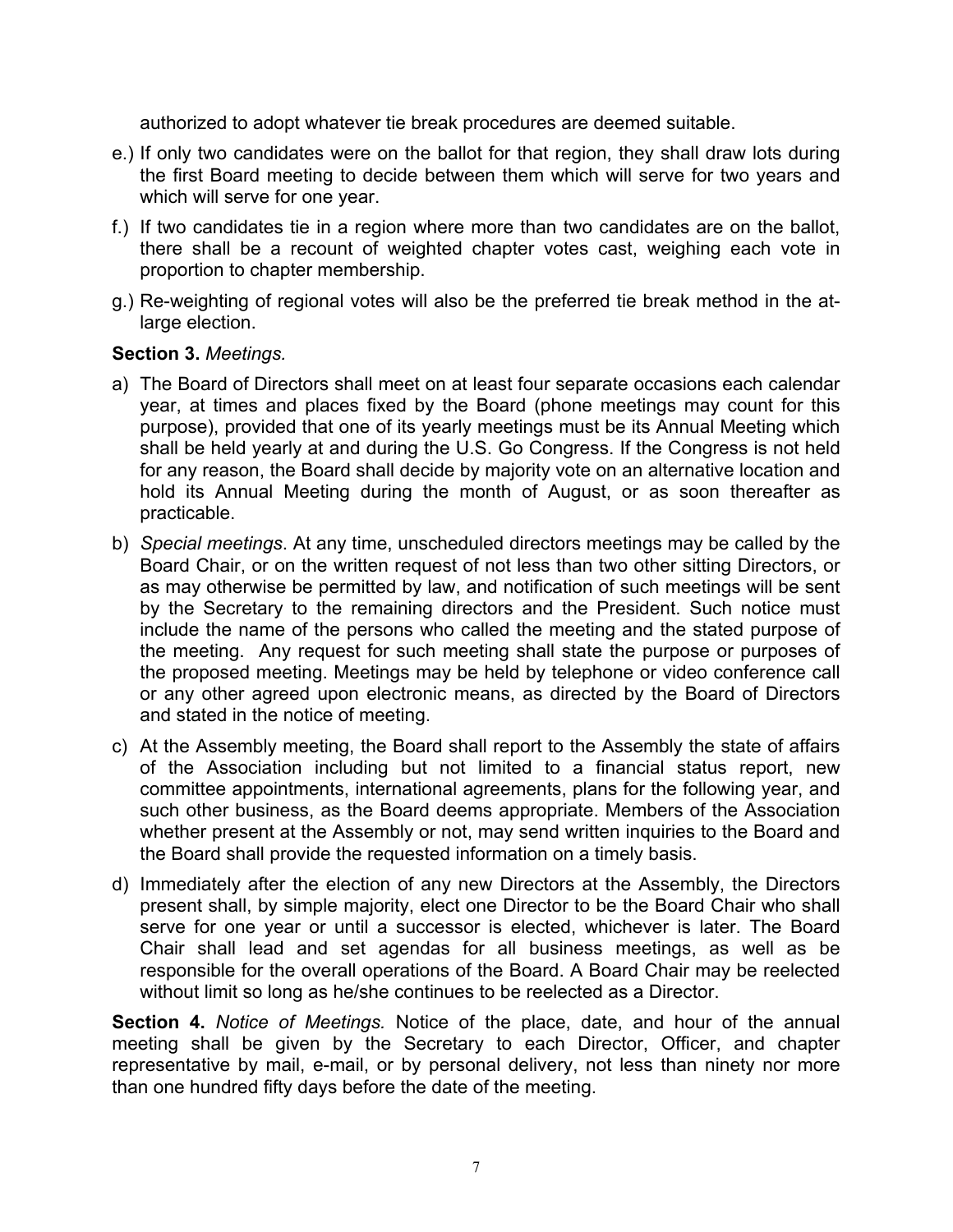Notice of the place, date, and hour of other meetings shall be given by the Secretary to each Director, Officer, and chapter representative by mail, e-mail, or by personal delivery, not less than fourteen nor more than ninety days before the date of the meeting. Notice of special meetings shall indicate the purpose for which they are called and the person or persons calling the meeting. The attendance of a Director at any meeting shall constitute a waiver of notice of such meeting, except where a Director attends a meeting for the express purpose of objecting to the transaction of business because the meeting is not lawfully called or convened.

**Section 5.** *Quorum.* At all meetings of the Board where official decisions are made, a simple majority of the Directors then in office shall be the minimum number required to make official decisions. The Directors may be present in person, by letter, or by proxy. Valid Board meetings may also be held at which fewer than the said majority are present, to otherwise discuss, review, and propose business matters.

**Section 6**. *Conduct of Meetings.* The Board Chair shall preside at all Board meetings and in his/her absence, the attending Directors shall appoint one person amongst them by simple majority vote to act as Board Chair for that meeting. The Secretary of the Corporation shall carry out that function at all meetings of the Board, but in his/her absence, the presiding Board Chair may appoint any person to act as Secretary of the meeting. All Members may attend Annual Meetings of the Board; all Officers may attend other meetings of the Board.

**Section 7.** *Voting*. Voting by proxy shall be permitted.

**Section 8.** *Action by the Board.* If and when the Directors shall severally or collectively consent in writing to any action to be taken by the Corporation either before or after the action is taken, such action shall be as valid a corporate action as though it had been authorized at a meeting of the Directors and the written consents shall be filed with the minutes of the proceedings of the Board of Directors. A Director may participate in a meeting of Directors by a conference telephone or similar communication equipment by which all persons participating in the meeting may hear each other if all participants are advised of the communications equipment and the names of the participants in the conference are divulged to all participants. Participation in a meeting pursuant to this Section constitutes presence in person at the meeting.

**Section 9.** *Compensation.* Directors shall not receive any wage, commission, or salary, except that the Directors may receive reimbursement of expenditures reasonably incurred on behalf of activities for the benefit of the Corporation.

**Section 10**. *Removal of Directors.* Any Director may be removed for malfeasance, dereliction of duty or irreconcilable conflict of interest by:

- a) An affirmative vote of two thirds of the Directors at a Board meeting in which the vote for removal was included as an agenda item in the announcement of the meeting at least two weeks prior to the meeting or
- b) a vote of at least 60% of all weighted Chapter Representatives. Such vote may be initiated by petition of at least 6 chapter representatives.

Elections may be called to elect a replacement Director for the remainder of the term of the Director removed if there is more than 12 months remaining. If less than 12 months,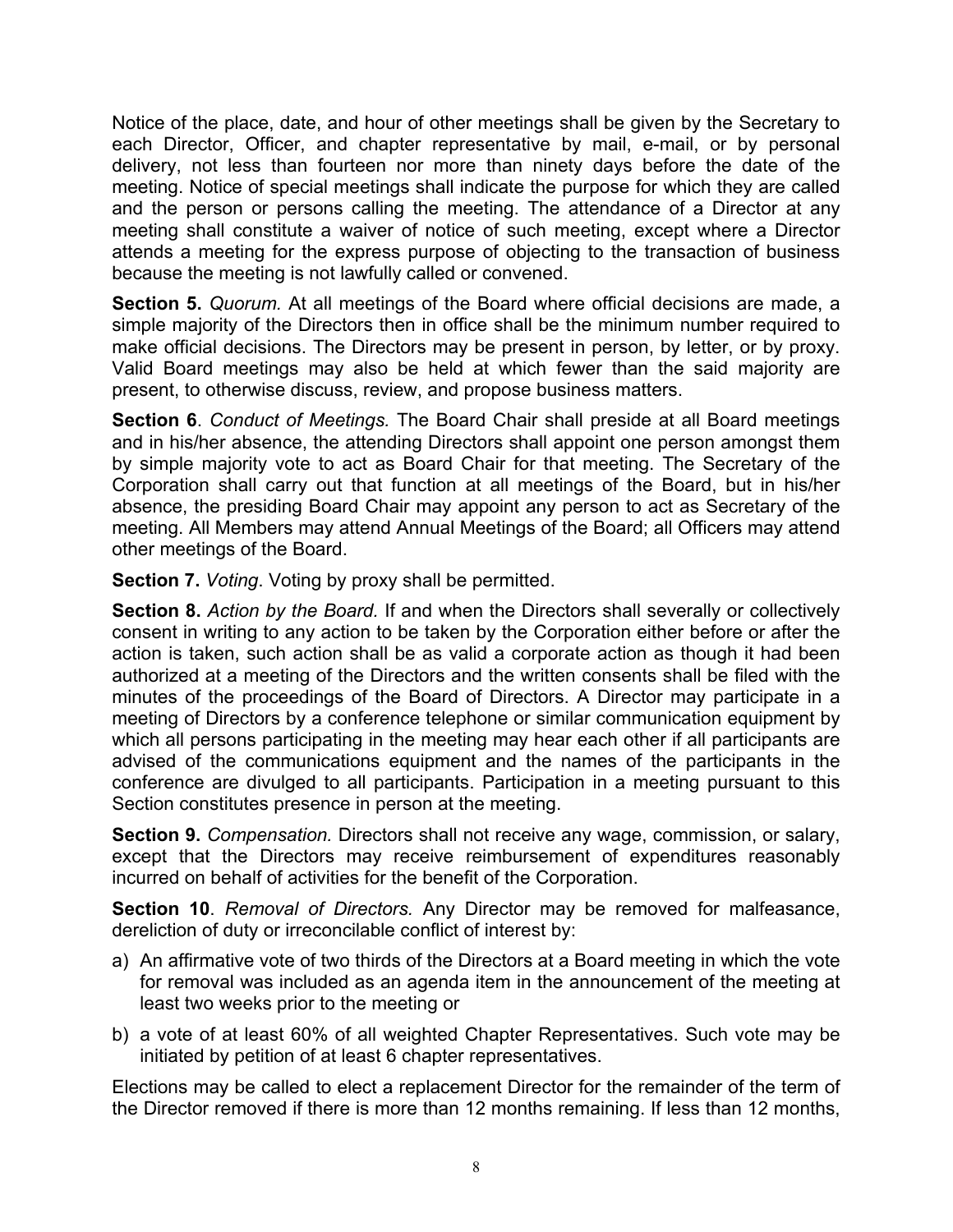the Board may appoint an interim Director until the next election.

**Section 11**. *Conflict of Interest.* In order to avoid a conflict of interest or the appearance thereof, anyone in a policy or decision making position in the AGA shall recuse himself or herself from any discussion where his or her personal, business, or commercial interests may conflict with the interests of the AGA. Policy and decision-makers may be so instructed by the Board of Directors, with cause, and must provide the Board with information it may request in order to make such a determination. Anyone nominated for such a position in the AGA will inform the Board of any potential sources of such conflicts of interest when they accept nomination. Potential nominees will cooperate with reasonable inquiries the Board may make in order to reach a decision. The Board will render judgment on possible conflicts of interest within 21 days of receiving a written response to any such inquiry. Anyone in such a position within the AGA must inform the Board of Directors of any potential sources of such conflicts of interest whenever such potential sources of conflict arise.

- a) Family members of AGA policy/decision makers may seek AGA employment, subject to Board approval, guidance, and control.
- b) Board members shall recuse themselves from a conflict of interest deliberation if they have an involvement, or apparent involvement, in the case.
- c) The Board of Directors is the sole authority within the Corporation to determine whether a conflict of interest exists and, if so, the appropriate remedy
- d) The Board shall write and publish its policies and requirements regarding the provisions of this section.

# **ARTICLE IV: Officers**

#### **Section 1**. *Officers*

- a) The Board appointed officers of the Corporation shall be President, Treasurer, and Secretary.
- b) The Board may appoint such other operating officers to fulfil various duties of the Corporation, including Regional Vice Presidents, as may be needed. Officers whose authority and duties are not prescribed in these by-laws shall have the authority and perform the duties prescribed, from time to time, by the Board. Any two or more offices may be held by the same person, except the offices of President and Secretary and President and Treasurer.

**Section 2.** *Removal or Resignation of Appointed Officers.* Any appointed officer may be removed from duty by a simple majority vote of the entire Board of Directors. An officer may resign by written notice to the Board. The resignation shall be effective upon its receipt or at a subsequent time specified in the notice of resignation. The Directors shall have power to fill any vacancies in any appointed office occurring for whatever reason.

**Section 3.** *Compensation.* The President, Vice-Presidents, and Treasurer shall not receive any wages, commissions, or salaries. With the explicit consent of the Board of Directors, the other appointed officers of the Corporation may receive wages, commissions, or salaries for their services. All officers may receive reimbursement of expenditures reasonably incurred on behalf of activities for the benefit of the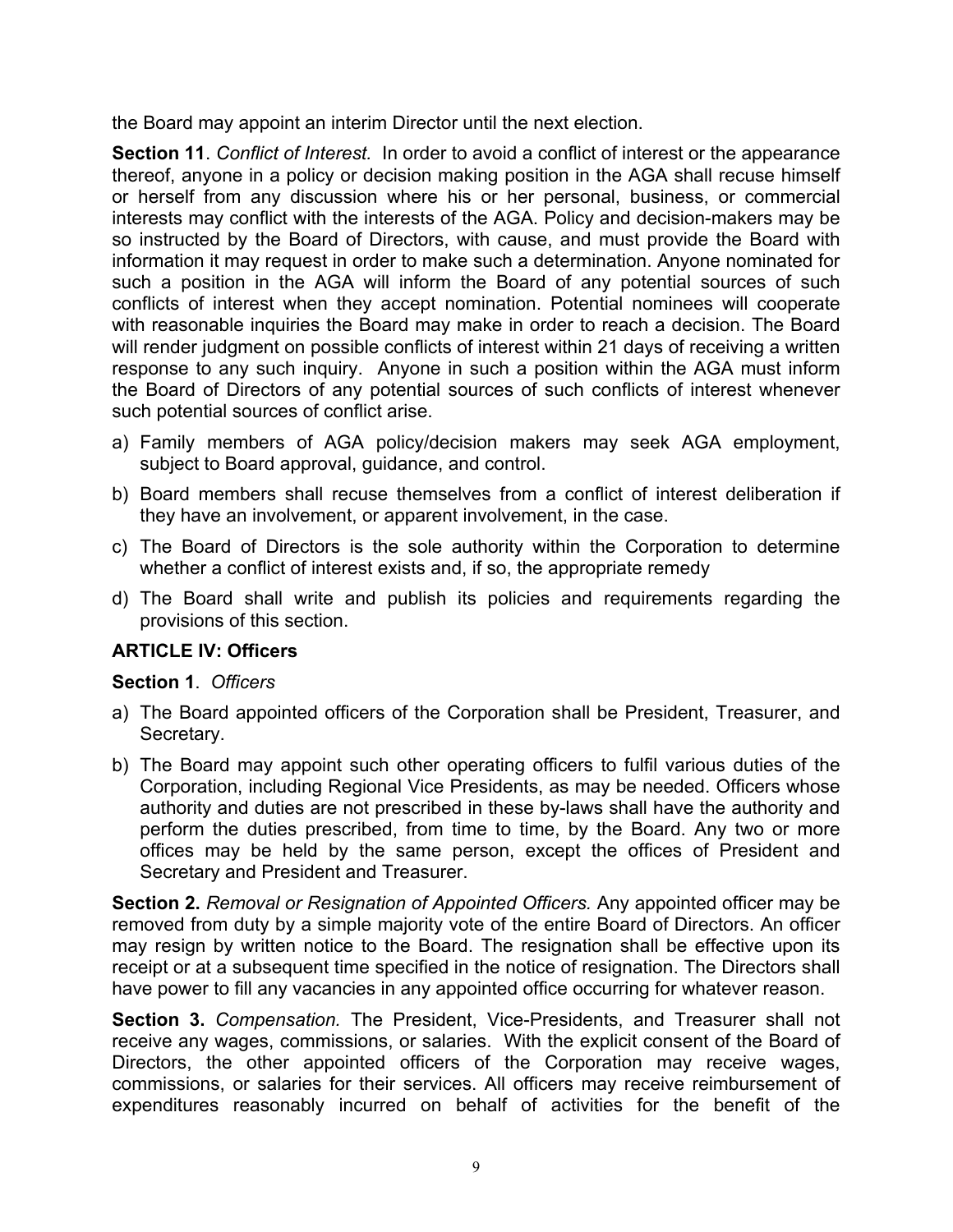Corporation.

**Section 4.** *President.* The President shall have the powers delegated by the Board to control and manage the affairs and property of the Corporation in accordance with the purposes and limitations set forth in the Certificate of Incorporation. The President shall see that the resolutions and directives of the Board of Directors are carried into effect except in those instances in which responsibility is assigned to some other person by the Board of Directors; and, in general, shall discharge all duties incident to the office of President and such other duties as may be prescribed by the Board of Directors. In those instances in which the authority to execute is expressly delegated by the Board of Directors, the President may execute for the Corporation any contracts, deeds, mortgages, bonds, or other instruments which the Board of Directors has authorized to be executed, and may accomplish such execution either under or without the seal of the Corporation and either individually or with the Secretary, any Assistant Secretary, or any other officer thereunto authorized by the Board of Directors, according to the requirements of the form of the instrument.

**Section 5**. *Vice Presidents.* Vice Presidents are appointed at the discretion of the Board and shall perform such duties as the Board of Directors may prescribe. Should the President be absent or unable to perform his/her duties, the Board may appoint a Vice President as Acting President until a new President is formally appointed by the Board, or it may reassign some or all of the President's tasks or duties to the Vice presidents, or to any other appointed officer that the Board deems capable.

**Section 6.** *The Secretary.* The Secretary shall attend all meetings of the Board of Directors and the Chapter Representatives and record all votes and the minutes of all proceedings. The Secretary shall give, or cause to be given, notice of all meetings of the Directors and the Chapter Representatives for which notice may be required, and shall perform such other duties as may be prescribed by the President. The Secretary shall execute with the President all authorized conveyances, contracts, or other obligations in the name of the Corporation except as otherwise directed by the Directors.

**Section 7.** *The Treasurer.* The Treasurer shall have custody of the funds and securities of the Corporation and shall keep full and accurate accounts of receipts and disbursements in records which shall belong to the Corporation, and shall deposit all monies and other valuable effects in the name and to the credit of the Corporation in such depositories as may be designated by the Board of Directors. The Treasurer shall render to the President and Directors, at the regular meetings of the Directors, or whenever they may require it, an account of all his or her transactions as Treasurer of the financial condition of the Corporation. The Treasurer shall at all reasonable times exhibit the books and accounts to any officer or Director of the Corporation, and shall perform all duties incident to the office of Treasurer, and such other duties as shall from time to time be assigned by the President or the Board of Directors. Annually, at a meeting of the Board of Directors, the Treasurer shall present a report showing in appropriate detail: (1) the assets and liabilities of the Corporation as of a twelve month fiscal period terminating not more than six months prior to the meeting; (2) the principal changes in assets and liabilities during that fiscal period; (3) the revenues or receipts of the Corporation, both unrestricted and restricted to particular purposes, for that fiscal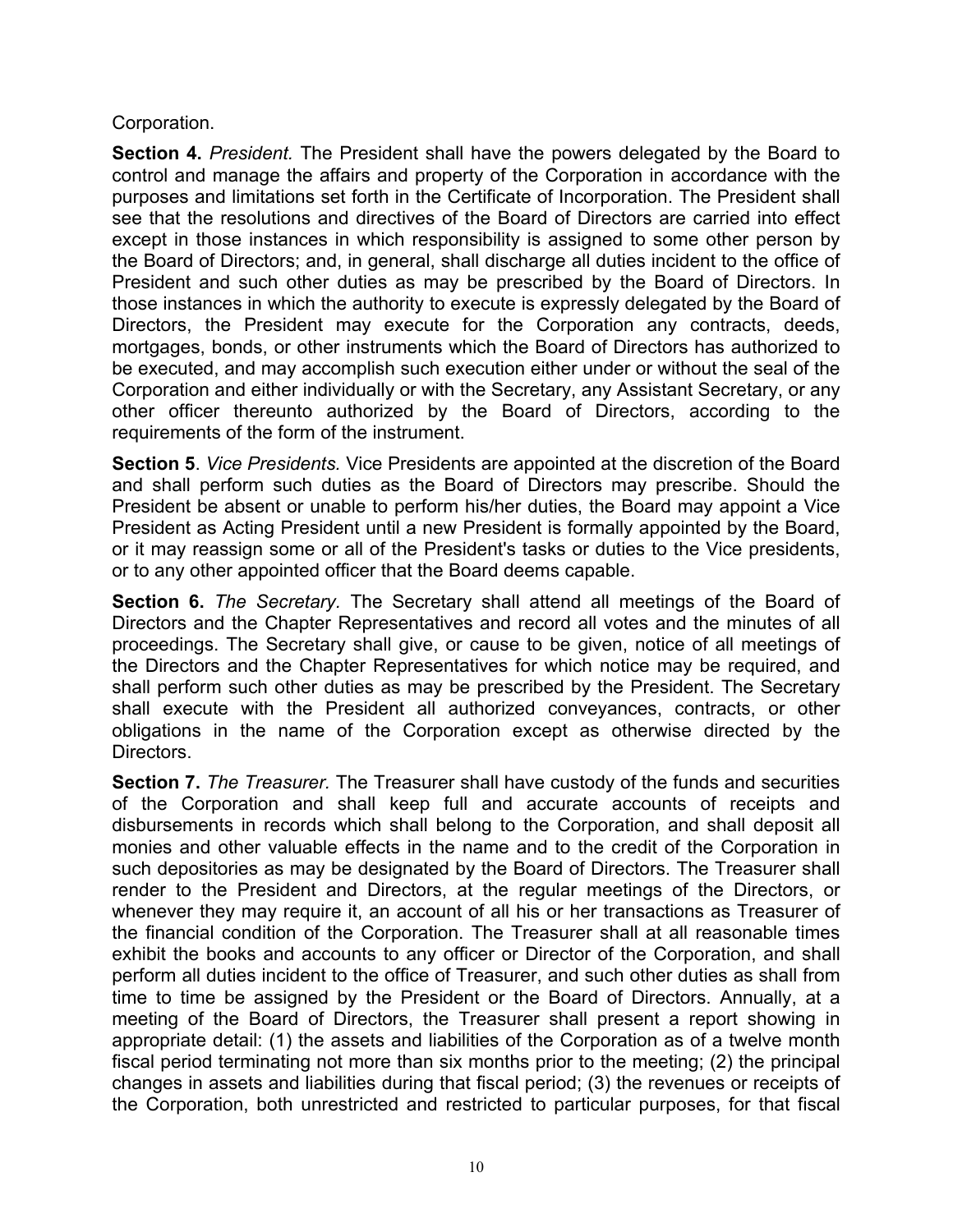period; and (4) the expenses or disbursements of the Corporation, for both general and restricted purposes, during said fiscal period. The report shall be filed with the minutes of a meeting of the Board. The report to the Board may consist of a verified or certified copy of any report by the Corporation to the Internal Revenue Service or to the Attorney General of the State of New York, which includes the information hereinabove specified. The Treasurer shall, if required by the Board of Directors, give the Corporation such security for the faithful performance of his or her duties as the Board of Directors may require.

**Section 8.** *Assistant Secretaries.* The Board may appoint an Assistant Secretary or Secretaries, and designate their duties. The Board may assign secretarial duties to any individual.

**Section 9**. *Assistant Treasurers.* The Board may appoint Assistant Treasurers who shall perform such duties as the Board may prescribe. In the event that the Treasurer is incapacitated, the Board may assign the Treasurer's duties to the Assistant Treasurers, or to any individual that the Board deems competent.

**Section 10**. *Employees and Other Agents.* The Board of Directors may *hire* from time to time such employees and other agents as the Board shall deem necessary, each of whom shall hold employment at the pleasure of the Board, and shall have such authority and perform such duties and shall receive such reasonable compensation, as the Board may from time to time determine.

# **ARTICLE V: Contracts, Checks, Bank Accounts, and Investments**

**Section 1.** *Checks, Notes, and Contracts.* The Board of Directors is authorized to select the banks or depositories deemed proper for the funds of the Corporation. The Board of Directors shall determine who shall be authorized from time to time on the Corporation's behalf to sign checks, drafts, or other orders for the payment of money, acceptances, notes, or other evidence of indebtedness, to enter into contracts, or to execute and deliver other documents and instruments.

**Section 2**. *Investments*. The funds of the Corporation may be retained in whole or in part in cash or be invested and reinvested from time to time in such property, real, personal, or otherwise, including stocks, bonds, or other securities, as to the Board may determine.

#### **ARTICLE VI: Books and Records**

The Corporation shall keep in New York State correct and complete books and records of account and shall also keep minutes of the proceedings of its Board of Directors, Chapter Representatives, and committees, and of the appointment of officers and other actions of the President.

#### **ARTICLE VII: Fiscal Year**

The fiscal year of the Corporation shall end on the last day of the month of February unless changed by the Board.

# **ARTICLE VIII**

The corporate seal shall have inscribed thereon the name of the Corporation and the